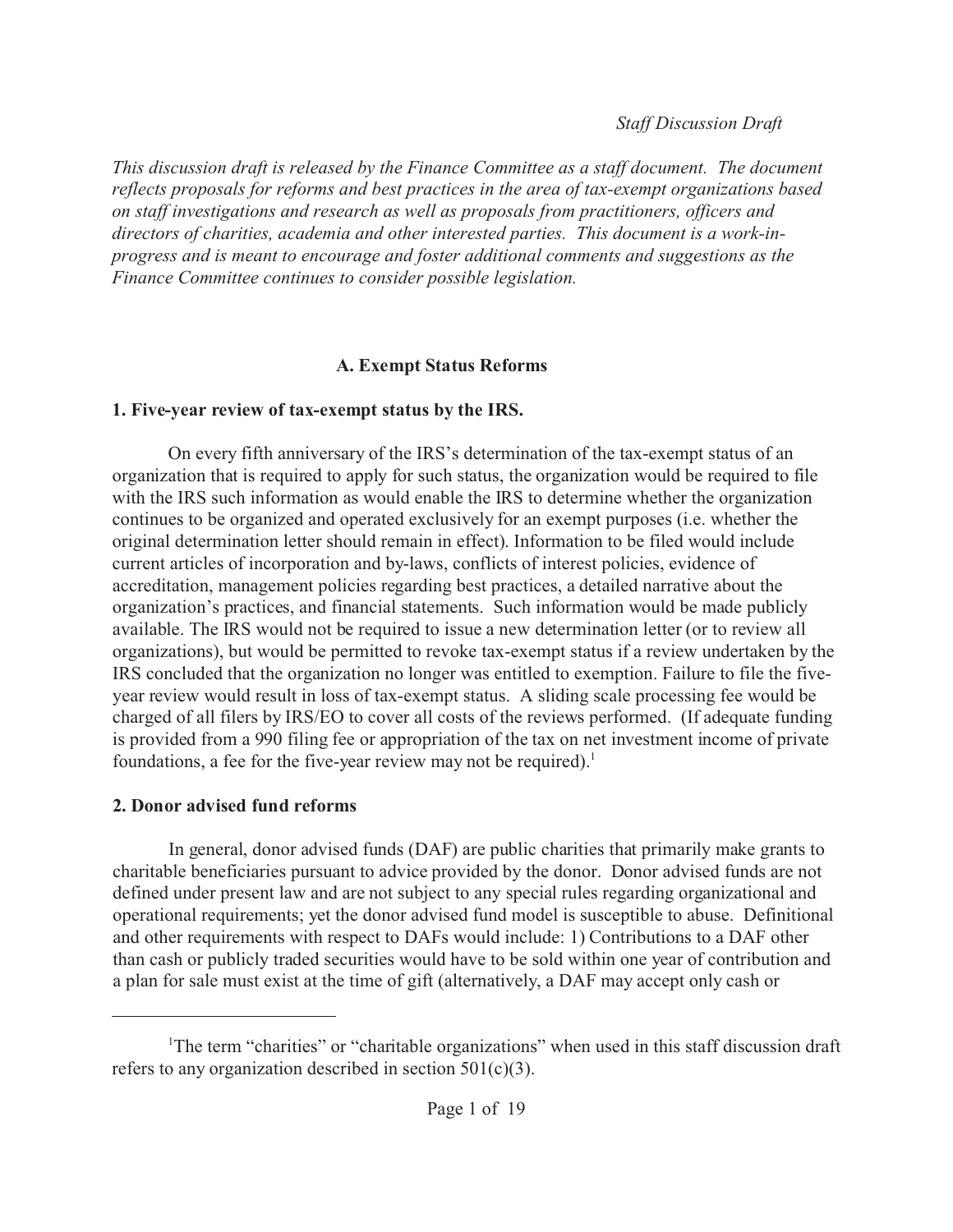publicly traded securities); 2) a DAF would not be permitted to make grants to a non-operating private foundation or to individuals; 3) a DAF would be required to secure from the grantee an acknowledgment that the grant will not convey a private benefit to the advising donor; 4) a DAF would be required to meet an aggregate annual payout consisting solely of grants paid of 5 percent of the DAF's assets – failure to meet the payout would result in a tax similar to that applicable to private nonoperating foundations; 5) individual accounts in a DAF would have to meet a minimum activity threshold; 6) a DAF would be required to disclose its existence on its Form 990 and show satisfaction of the payout and all other requirements; 7) grants by a DAF to nondomestic organizations would be permitted only if the nondomestic organization appears on an IRS published list of approved foreign organizations; 8) DAF grants would be permitted to satisfy a donor's charitable pledge; 9) a DAF's investment managers would be hired according to arm's length principles; 10) a DAF generally would not be permitted to expend amounts for grantee selection, such as site visits, that extend beyond basic due diligence of grant approval; and 11) fees for referrals or transfers of funds to a DAF would be limited.

#### **3. Supporting organizations**

Eliminate Type III supporting organizations. This has been an area of significant abuse. Donor Advised Funds can effectively substitute to serve legitimate purposes of such organizations.2

### **4. Revise exemption standards for credit counseling organizations**

A nonprofit credit counseling agency would be eligible for exempt status as an organization described in section  $501(c)(3)$  or  $(c)(4)$  only if it: (1) at all times conducts as its primary activity (a) the providing of educational information to the general public on budgeting, buying practices, and the sound use of consumer credit; (b) assisting individuals and families with financial problems by providing them with individual counseling tailored to their specific needs and circumstances, and, if necessary, by establishing budget plans; or (c) any combination of such activities; (2) makes no loans to debtors, negotiates no loans on behalf of debtors, and provides no credit repair services (i.e., services for the purpose of improving any consumer's credit record, credit history, or credit rating) or similar services; (3) may not refuse to provide counseling services to a consumer due to inability to pay or to qualify for debt management plan enrollment, or because of a consumer's unwillingness to enroll in a debt management plan; (4) limits any debt management and similar services to individuals or families for whom a debt management plan is determined to be the most appropriate means to relieve financial distress; (5) at all times has a board of directors or other governing body (a) that is controlled by persons who represent the broad interests of the public, consisting of public officials acting in their capacities

<sup>2</sup> See *Donors Set Up Grant-Making Groups, Then Borrow Back Their Gifts*, Lipman and Williams, the Chronicle of Philanthropy, February 5, 2004. *Note: the sources cited in this staff discussion draft are not intended to be exhaustive of the materials relied on in this draft but are provided to be helpful to the reader.*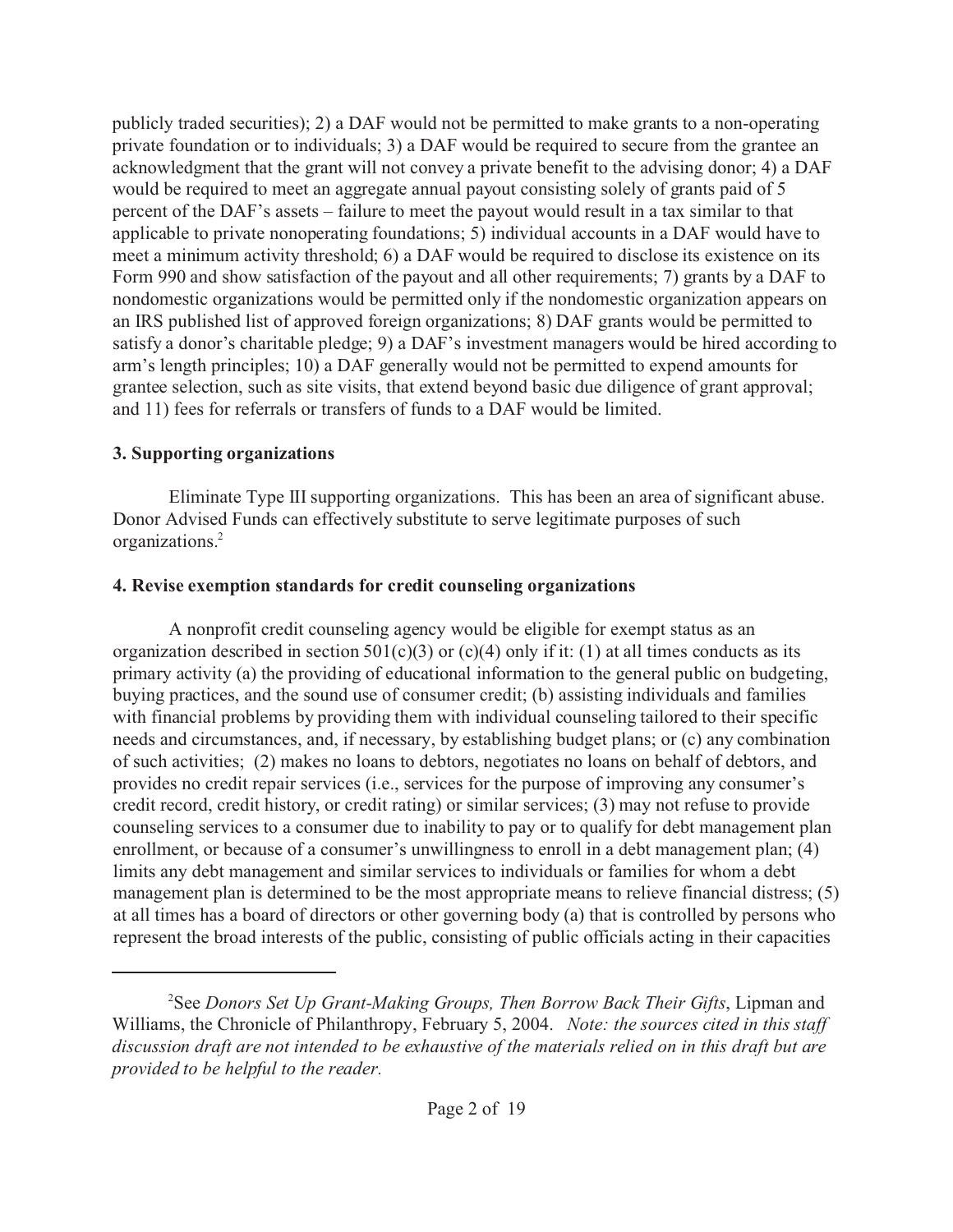as such, persons having special knowledge or expertise in credit counseling and education, and community leaders, such as elected or appointed officials, clergy, educators, civic leaders, or other such persons representing a broad cross-section of the views and interests of the community; and (b) not more than 20 percent of the voting power of which is vested in persons who are employed by the organization or who will benefit financially, directly or indirectly, from the organization's activities (other than through the receipt of reasonable directors fees); and (6) is not related to a person that is in the business of lending money or that provides debt management, credit repair, payment processing, and similar services.

In addition to the above, a credit counseling agency would be exempt as a charitable or educational organization only if it (1) at all times is organized and operated exclusively for charitable or education purposes; (2) charges no fees or nominal fees for services provided to low-income individuals and families and for credit counseling or education services (and waives its fees in those instances where payment would work a financial hardship), receives no compensation for referrals for services provided to the consumer, and does not solicit voluntary contributions from its clients during the initial counseling process or while the client is receiving services from the organization; (3) limits any debt management services to low-income individuals and families; and (4) satisfies all other requirements of section  $501(c)(3)$ .

A nonprofit credit counseling agency would be eligible for exempt status as an organization described in section  $501(c)(4)$  only if it: (1) charges no or nominal fees for its credit counseling and education services (and waives its fees in those instances where payment would work a financial hardship), receives no compensation for referrals for services provided to the consumer, and any fees charged for debt management and other services must be reasonable in relation to the services provided by the organization to the client; and (2) satisfies the other requirements of section  $501(c)(4)$ .

### **5. Revoke charitable status for accommodations to tax shelters**

Charitable organizations that are determined by the IRS to be accommodating parties to a listed tax shelter transaction or reported transactions (with a significant purpose of tax avoidance) must have received affirmation that the transaction is not a listed or reported transaction. Failure to receive such an affirmation would result in revocation of section 170 status (ability for donors to receive charitable deduction for contribution) for one year with reinstatement only after determination by IRS. There would be a 100 percent tax on all accommodation fees or other direct benefits – net of certain costs to charity.

## **B. Insider and Disqualified Person Reforms**

### **1. Apply private foundation self-dealing rules to public charities and modify intermediate sanction compensation rules**

Under present law, excise taxes apply if private foundations engage in acts of self-dealing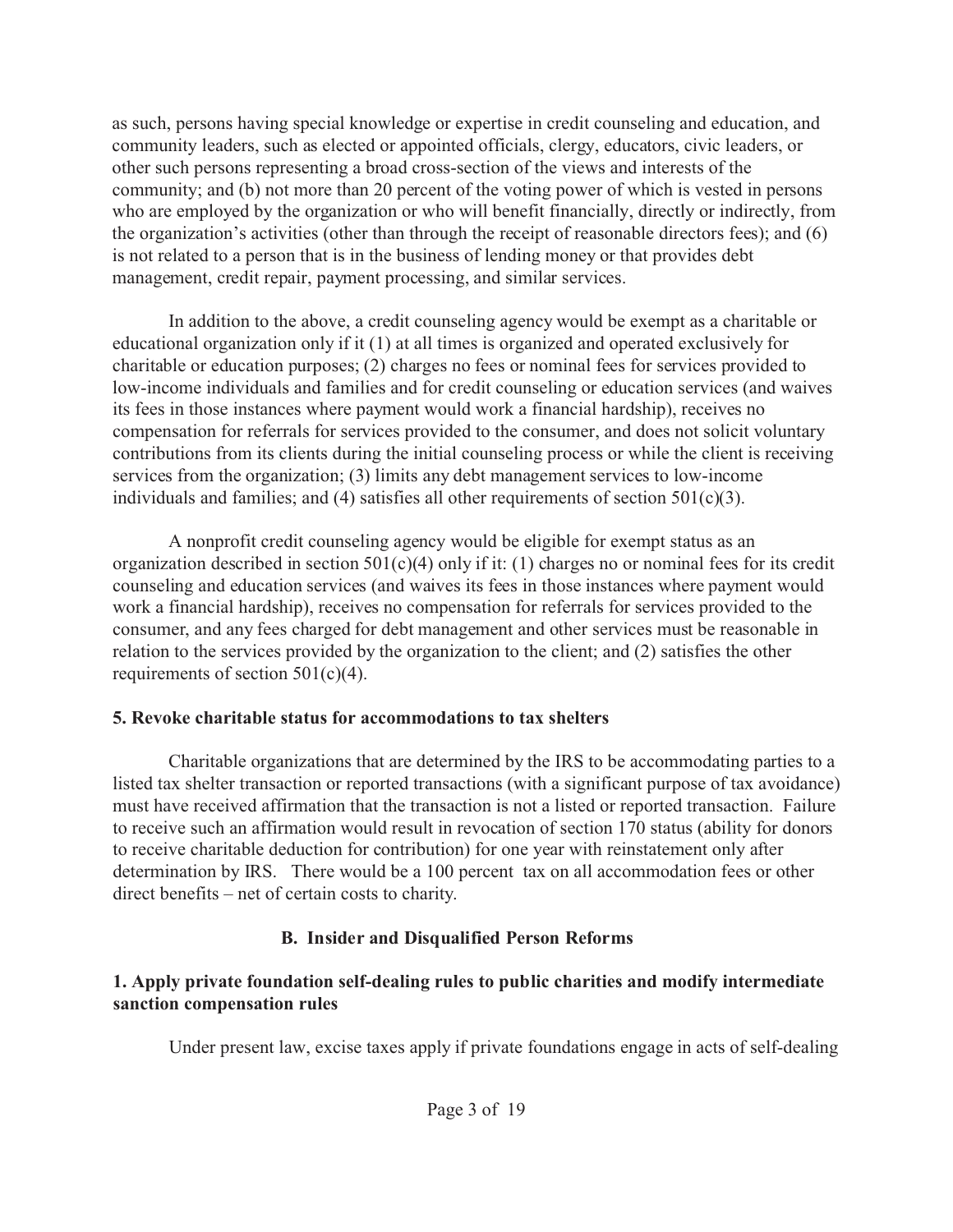with disqualified persons. Self-dealing transactions generally include the sale, exchange, or leasing of property; the lending of money or other extension of credit; the furnishing of goods, services, or facilities; payment of unreasonable compensation by a private foundation; transfer to or use by a disqualified person of a private foundation's income or assets; and certain payments to government officials. With the exception of the payment of unreasonable compensation, these rules would be extended to public charities (and social welfare organizations) so that, in general, self-dealing transactions between a public charity (or social welfare organization) and a disqualified person would result in excise taxes. In general, the definition of disqualified person for purposes of the private foundation rules would be adopted for public charities, except that adjustments would be made to include persons with substantial influence over the organization, and the rules would be modified as necessary to take into account relationships with affiliated or supporting entities. With respect to compensation, the regulations that apply to the compensation arrangements of public charities generally would be modified with respect to the rebuttable presumption of reasonableness and reliance on expert opinion as to reasonableness.3

#### **2. Expand definition of disqualified person**

For purposes of the self-dealing rules (as modified to apply to public charities and social welfare organizations), the definition of a disqualified person would be modified to include a corporation or partnership with respect to which a disqualified person is a person of substantial influence.

#### **3. Increase taxes for self-dealing, jeopardizing investments, and taxable expenditures**

Initial taxes for acts of self-dealing (including as applied to public charities) would be increased from 5 percent to XX percent of amount involved with respect to the self-dealer and from 2.5 percent to XX percent with respect to the foundation manager. The tax on the foundation management for participation in a jeopardizing investment of the foundation would be increased from 5 percent of the amount invested to XX percent. If a foundation manager fails to agree to correction of the jeopardizing investment, the penalty for such failure would be increased from 5 percent of the amount of the investment to XX percent. The tax on foundation managers for agreeing to make a taxable expenditure would be increased from 2.5 percent of the amount expended to XX percent.<sup>4</sup>

<sup>3</sup> See *Reforming Nonprofit Corporation Law*, Hansmann, 129 U. Pa. L. Rev. 497, 569 - 573 (1981) (proposal of flat prohibition against all self-dealing transactions involving controlled persons in nonprofit organizations).

<sup>4</sup> See *Governing Nonprofit Organizations: Federal and State Law and Regulation*, Fremont-Smith, Belknap Harvard, p. 455 (2004) (advocating removal of punitive taxes imposed on foundations but advocating at the same time adoption of more meaningful sanctions on foundation managers who have caused the foundation to enter into the prohibited transactions; considers whether the standard for sanctions on manager involvement in prohibited transactions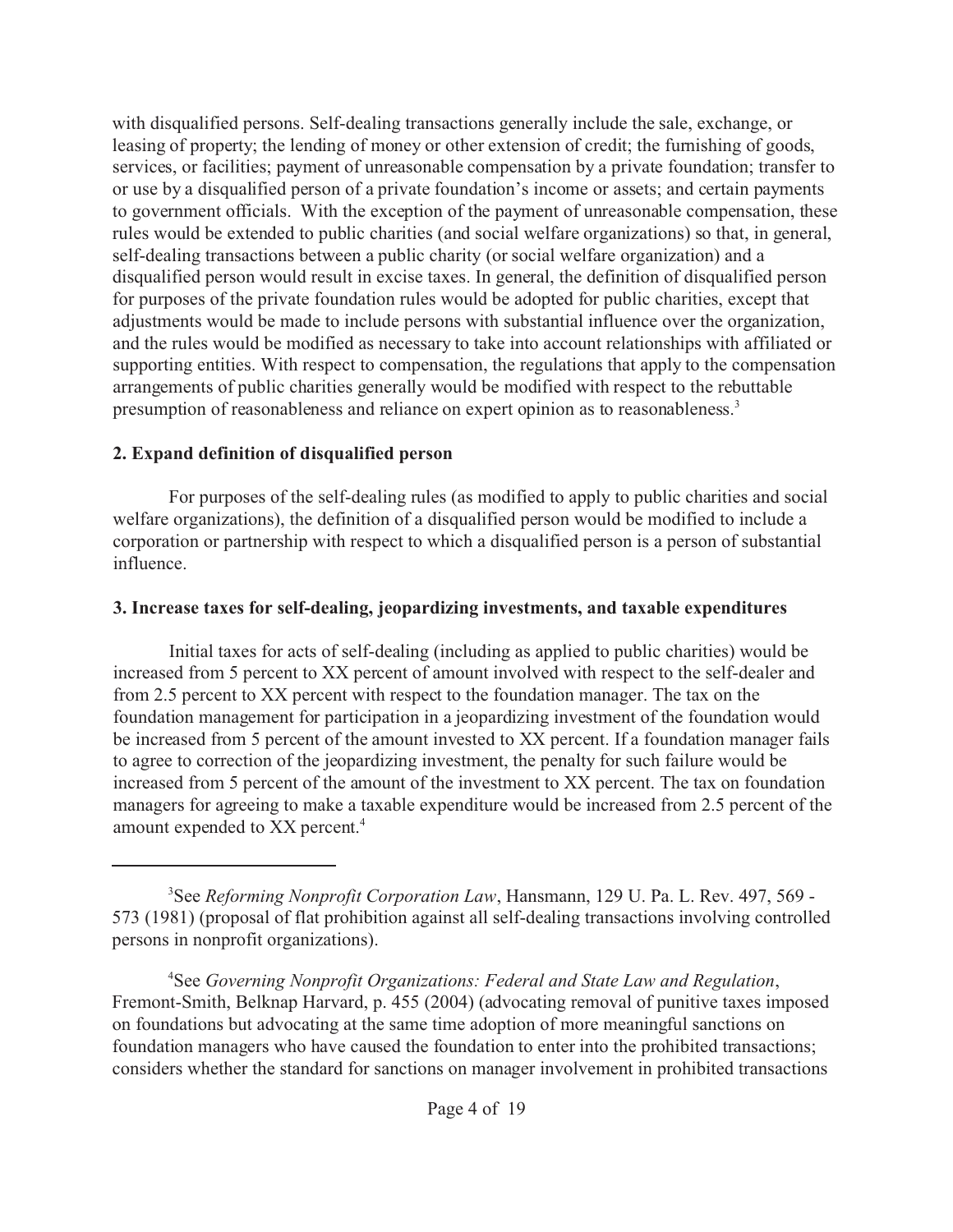#### **4. Compensation of private foundation trustees**

Many private foundations choose not to pay any compensation to trustees. Some private foundations, however, choose to pay trustees significant sums as compensation for work that some would argue should be conducted voluntarily and not to the detriment of charitable beneficiaries.<sup>5</sup> Under the proposal, compensation to trustees of a nonoperating private foundation would not be permitted; or, in the alternative, would be permitted up to a statutorily prescribed de minimis amount.

## **5. Compensation of disqualified persons.**

Compensation of disqualified persons at nonoperating private foundations (other than persons who are disqualified by reason of employment) must use comparable federal government rates for similar work and similar time to support salary. Compensation (or severance payments) to other individuals above \$200,000 (and above \$75,000 for disqualified persons – not including persons who are disqualified as a manager) trigger filing of additional supporting material with the IRS, which would be publicly available. The IRS would charge a sliding-scale processing fee to review. In addition, all compensation that is subject to special IRS filing requirements must be approved annually and in advance by the Board of Directors (excluding from the approval process those members of the Board who have a conflict with respect to the compensation being considered).

# **C. Grants and Expense Reforms**

## **1. Treatment of administrative expenses of nonoperating foundations**

Private nonoperating foundations that have administrative expenses (which would be defined for this purpose as any expense of a private nonoperating foundation other than a grant to charity) above 10 percent of the foundation's total expenses would be required to file additional supporting material with the IRS, which would be publicly available. Review by the IRS of such supporting material would include a review for purposes of determining whether the administrative expense was "reasonable and necessary" for purposes of counting as a qualifying distribution under the payout rules. The IRS would charge a sliding-scale processing fee to review. Administrative costs above 35 percent of a foundation's total expenses would not count

should be "knew or should have known" instead of the present law standard of knowledge that the act involved was a violation and was not willful and was due to a reasonable cause – "a heavy burden for the IRS to prove.")

<sup>5</sup> See *Foundation Trustee Fees: Use and Abuse*, Ahn, Eisenberg and Khamvongsa, The Center for Public and Nonprofit Leadership, Georgetown Public Policy Institute (September 2003).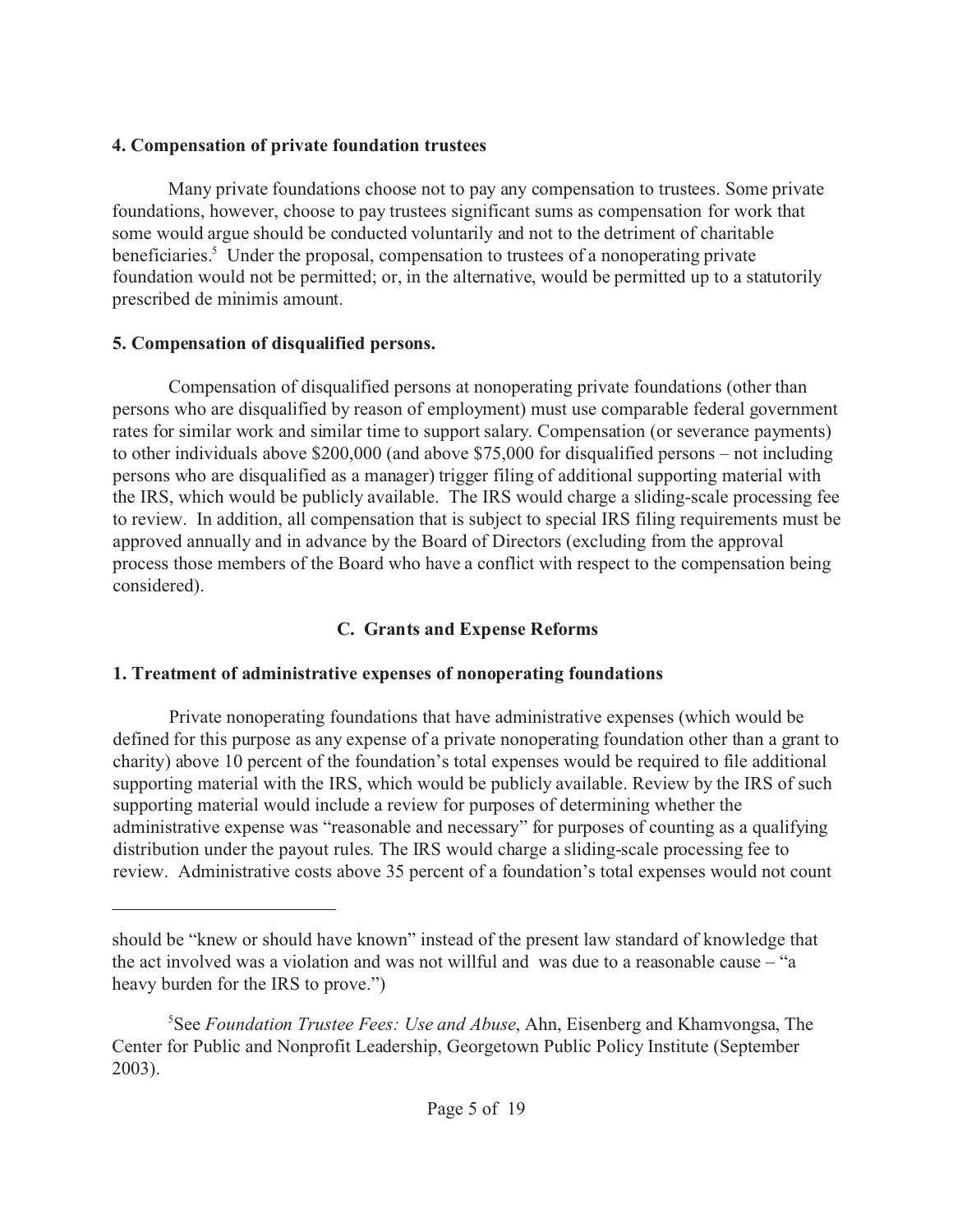as a qualifying distribution for purposes of the payout requirement.

### **2. Encourage additional grant-making by private foundations**

For each year that a private foundation pays out more than 12 percent of the foundation's non-charitable use assets return exclusively for grants, the foundation would not have any liability for the excise tax on net investment income in such year.

## **3. Prohibit foundation grants to donor advised funds.**

In order to prevent circumvention of foundation anti-abuse rules, private foundations would be prohibited from making grants to donor advised funds.

## **4. Limit amounts paid for travel, meals, and accommodation**

For purposes of paying expenses for travel, meals, and accommodation, charities would be subject to the applicable U.S. government rate, or an alternative established/published nonprofit corporate rate (perhaps published by the IRS). A penalty for failure to comply would be 10 percent of the excess payment, payable by the organization and disgorgement of the excess by the individual. Public charities would not be subject to such limitations if, for each expense in excess of the limitation, the Board of Directors of the charity approves the expense and such approval is disclosed on the charity's Form 990.

# **D. Federal-State Coordination of Actions and Proceedings**

# **1. Establish standards for acquisition/conversion of a non-profit**

Concerns have been raised that conversions of tax exempt organizations to for profit organizations have not been conducted in a manner that sufficiently protects charitable interests and assets. The proposal would establish standards for review by State/Federal authorities of conversion transactions to ensure that the acquisition or other conversion occurs only if it is found by the State or Federal reviewer to be necessary to serve the public interest and best serves the interests of the intended beneficiaries of the organization's assets. IRS reporting requirements would be imposed on an exempt organization considering a conversion and would be publicly available (e.g., notification of the IRS within 10 days of establishing intent to pursue a conversion transaction; execution of letter of intent to convert; execution of definitive agreement to convert; adoption of conversion plan; adoption of material changes to the plan or agreement; and consummation of conversion plan). In addition, the organization must provide the IRS a reasonable opportunity to participate in a conversion proceeding conducted or overseen by State authorities, both as a creditor relating to potential unpaid conversion taxes and as a protector of charitable trust assets. Completion of conversion would have to be conditioned upon IRS approval of the conversion (or failure to disapprove within one year of seeking approval) or consummation of conversion would trigger Federal tax liability for the organization at the highest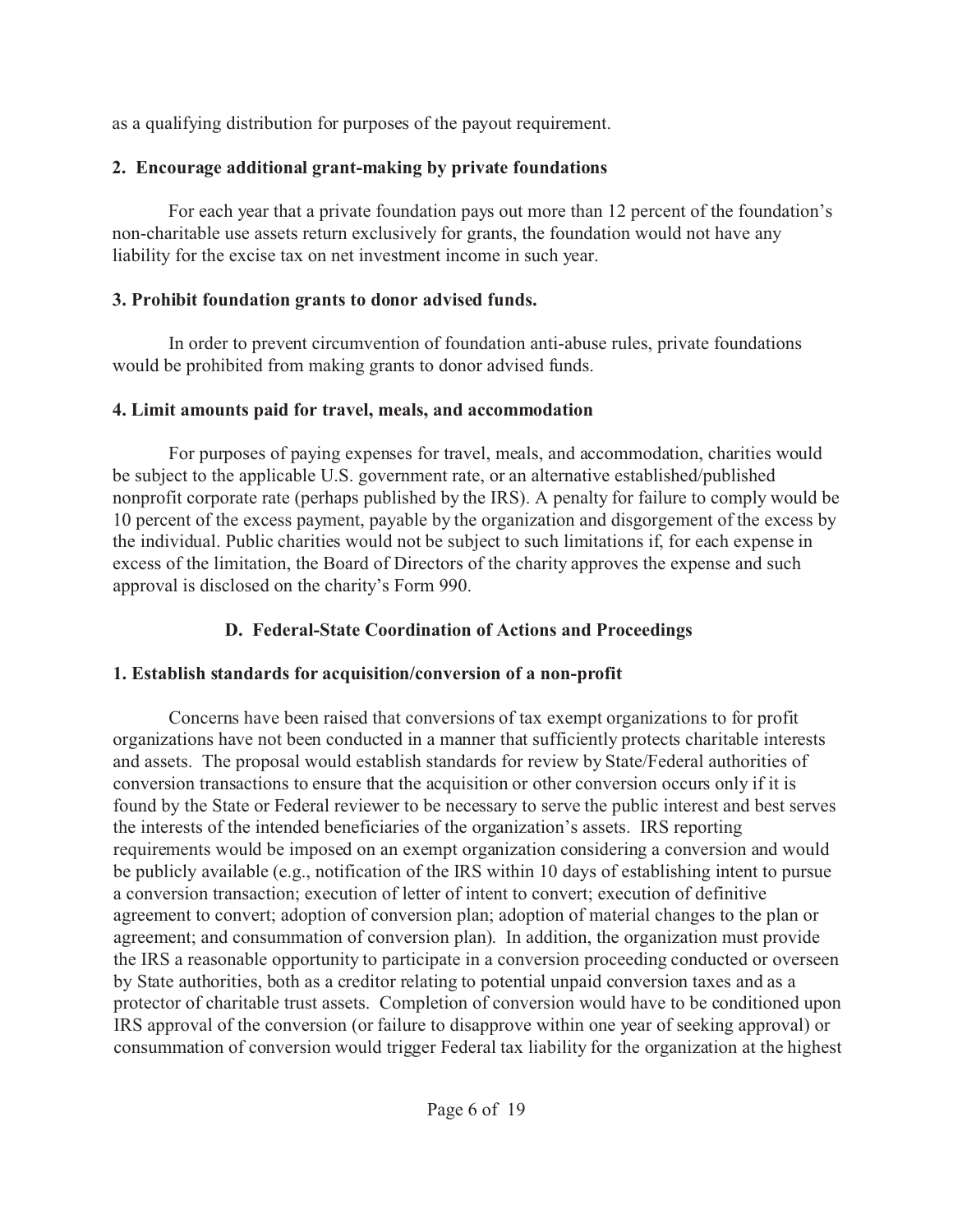corporate/trust income tax rate on unrealized built in gains on assets held by the organization at the time of conversion (including any assets disposed of in contemplation of conversion). <sup>6</sup> This would apply to any substantially similar transaction where major charitable assets are transferred to a for profit entity. IRS would be allowed to impose a filing fee.

The proposal would impose modified self dealing or excess benefit transaction rules with respect to severance arrangements and stock (and stock rights) arrangements with respect to successor entities to address officer and employee compensation arrangements entered into with respect to conversion transactions, and establish reporting requirements for the same.

## **2. Provide States the authority to pursue federal actions**

States would be provided the authority to pursue certain Federal tax law violations by exempt organizations with approval of the IRS. States already are provided such authority with respect to certain Federal law violations that are enforced by the Federal Trade Commission.

## **E. Improve Quality and Scope of Forms 990 and Financial Statements**

The Form 990 (and related Forms 990-PF and 990-EZ) is an annual information return filed each year with the IRS by most exempt organizations. In general, its purpose is to provide detailed financial and programmatic information about the organization. The form is publicly available and serves as the basis for oversight of tax exempt organizations and information to the public. In a report to the Finance Committee, the General Accounting Office found significant problems in the accuracy and completeness of Form  $990$ .<sup>7</sup> Other studies, including by the General Accounting Office, have highlighted that there are no common standards for filing the Form 990 and thus similarly situated charities can have very different Form 990s.<sup>8</sup> Because of the significant role played by the Form 990 in public and governmental oversight of tax-exempt organizations, some reforms are necessary to ensure accurate, complete, timely, consistent, and informative reporting by exempt organizations.

<sup>6</sup> See generally, *The Fiduciary Duties of Nonprofit Directors and Officers: Paradoxes, Problems, and Proposed Reforms*, Goldschmid, 23 Iowa J. Corp. L. 631, 651 -52 (1998) (suggesting heightened scrutiny and disclosure for conversions).

<sup>7</sup> GAO-02-526 *Tax-Exempt Organizations: Improvements Possible in Public, IRS, and State Oversight of Charities* (April 2002).

<sup>8</sup> See *Reengineering Nonprofit Financial Accountability: Toward a More Reliable Foundation for Regulation*, Keating and Frumkin, Hauser Center for Nonprofit Organizations and The Kennedy School of Government, Harvard University (August 2000) and *Can Public Trust in Nonprofits and Governments Be Restored*?, Herzlinger, Harv. Bus Rev., (March-April 1996).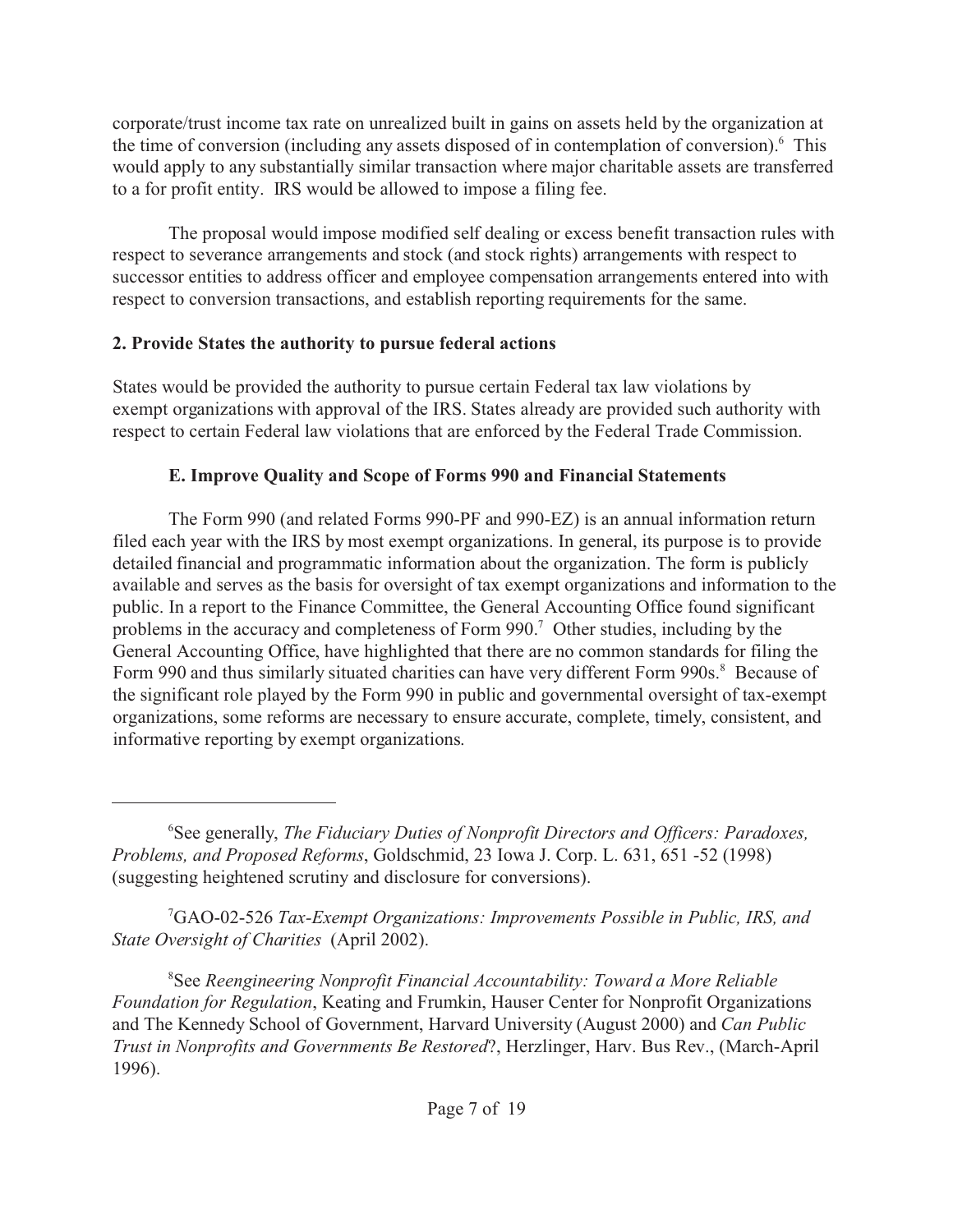#### **1. Require signature by Chief Executive Officer**

Require that the chief executive officer (or equivalent officer) of a tax-exempt organization sign a declaration under penalties of perjury that the chief executive officer has put in place processes and procedures to ensure that the organization's Federal information return and tax return (including Form 990T) complies with the Internal Revenue Code and that the CEO was provided reasonable assurance of the accuracy and completeness of all material aspects of the return. This declaration would be part of the information or tax return. A similar proposal in the Senate JOBS bill requires that the CEO of a taxable corporation make an attestation regarding the corporation's tax return.

### **2. Penalties for failure to file complete and accurate 990.**

The present law penalty for failure to file or to include required information is \$20/day up to the lesser of \$10,000 or 5 percent of gross receipts per return (increased to \$100/day up to \$50,000 per return for organizations with gross receipts over \$1 million in a year). Under the proposal, the penalty for failure to file would be doubled and for organizations with gross receipts over \$2 million per year, the present law penalty would be tripled. Failure to file a required 990 for two consecutive years (or for three of four years) could result in loss of tax exemption, or other penalties such as loss of status as an organization to which deductible contributions may be made.<sup>9</sup>

In addition, a separate penalty of \$20/day would apply to each failure to include required information on a filed 990 (for example, failure to check a required box), up to a per return maximum of the lesser of \$20,000 or 5 percent of the organization's gross receipts. For organizations with gross receipts over \$1 million the rate would be \$40/day with a per return maximum of \$50,000. For organizations with gross receipts over \$2 million the rate would be \$75/day with a per return maximum of \$100,000. Additional penalties could be brought against a CEO who signs the return as well as against a paid preparer (including employees).<sup>10</sup> All penalties would be retained by Exempt Organizations within the IRS.

# **3. Penalty for failure to file timely 990**

Extended delays in filing the Form 990 affect the ability of donors to evaluate a charitable organization for purposes of making contributions as well as effective oversight. Under the

<sup>&</sup>lt;sup>9</sup>The CARE Act of 2003 contains a proposal that generally would revoke the exemption of an organization that failed to file a Form 990 for three consecutive years.

<sup>&</sup>lt;sup>10</sup>The CARE Act of 2003 contains a proposal that generally extends the present law penalty on return preparers of a tax return to persons who prepare (for compensation) the information return of an exempt organization.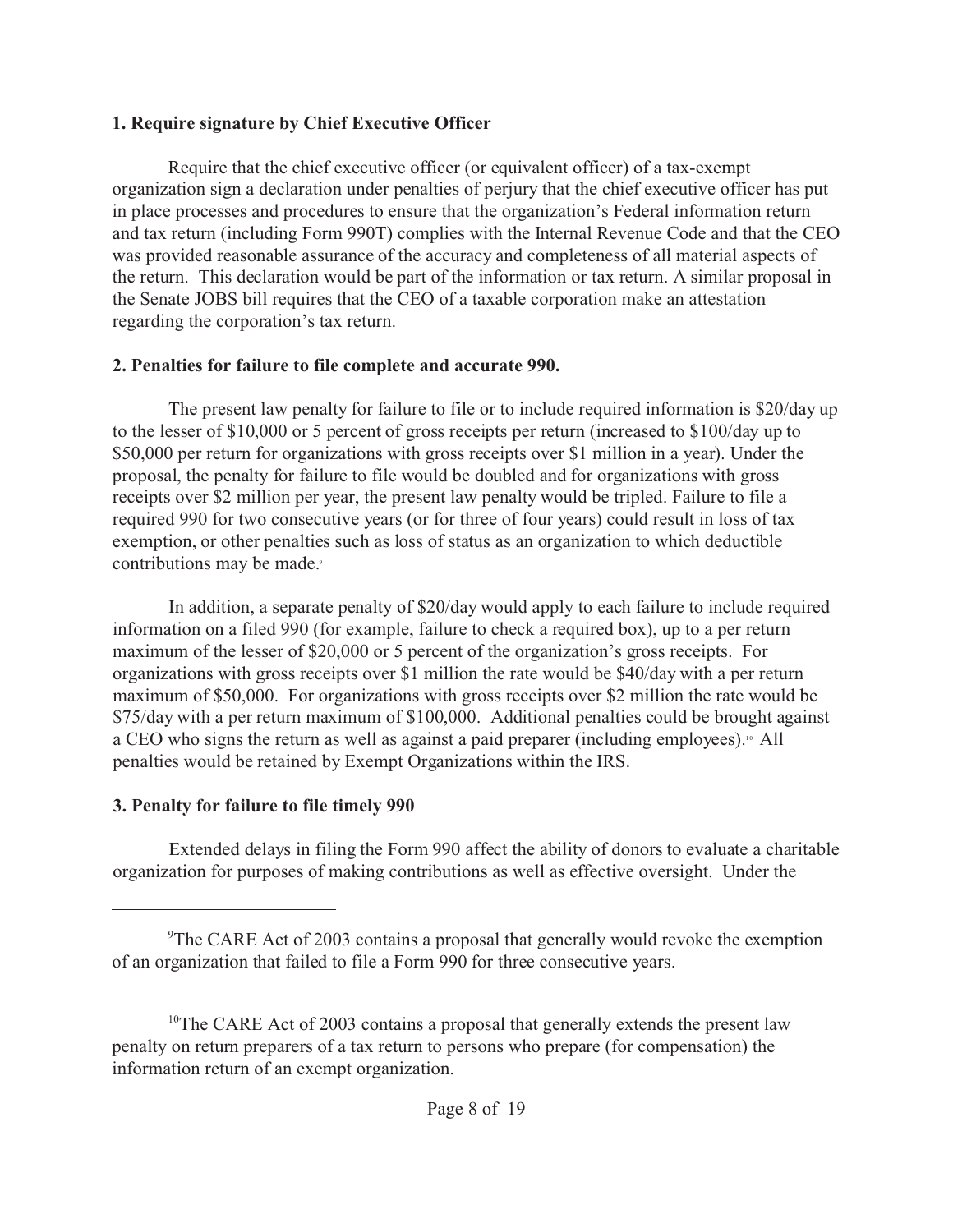proposal, extensions of greater than 4 months would be considered a failure to file.

# **4. Electronic filing**

The IRS may require tax exempt organizations to file electronically. The IRS would be required to have electronic filing capability in place by January 1, 2006. The IRS would be required to capture all data required to be reported through electronic filing by January 1, 2007. The IRS also would be required to coordinate electronic filing with State officials to assist State law enforcement, encourage uniform reporting and simplify reporting for tax exempt organizations.

# **5. Standards for filing**

The IRS must promulgate standards for filing a Form 990. Standards would be required by January 1, 2006. As noted above, because there are no standards for filing a Form 990, similarly situated charities can have materially different Form 990s. As a financial statement will be required for most large charities, the standards for the financial statement should conform with the similar data requests from a Form 990.

# **6. Independent audits or reviews.**

Form 990 (and/or annual report) would be subject to a review by an independent auditor for conformity to established Form 990 filing standards. The auditor's report would be attached to the Form 990 and would be a public document. In addition, for an exempt organization with over \$250,000 of gross receipts, an independent audit of the organization's financial statements would be required, including certification regarding the organization's exposure to the unrelated business income tax. A new auditor must be used at least every five years. If the organization's gross receipts exceeds \$100,000 but is not more than \$250,000, its financial statements must be reviewed by a certified public accountant.<sup>11</sup>

# **7. Enhanced disclosure of related organizations and insider transactions**

Require, as an attachment to Form 990, an affiliations chart showing the organization's relationship with its affiliated exempt and nonexempt organizations. Require enhanced 990 reporting of formation of taxable subsidiaries, and enhanced disclosure of an exempt organization's transactions with such organizations. Require enhanced 990 reporting of insider deals and ancillary joint ventures. Require that an exempt organization attach to Form 990 a schedule listing all partnership interests and the tax exempt organization's role in the partnership. Require that an exempt organization attach to Form 990 all tax opinions received by the

<sup>&</sup>lt;sup>11</sup>See generally, BBB Wise Giving Alliance, Standards for Charity Accountability (BBB), Standard 11, and Evangelical Council for Financial Accountability (ECFA) Standard 3.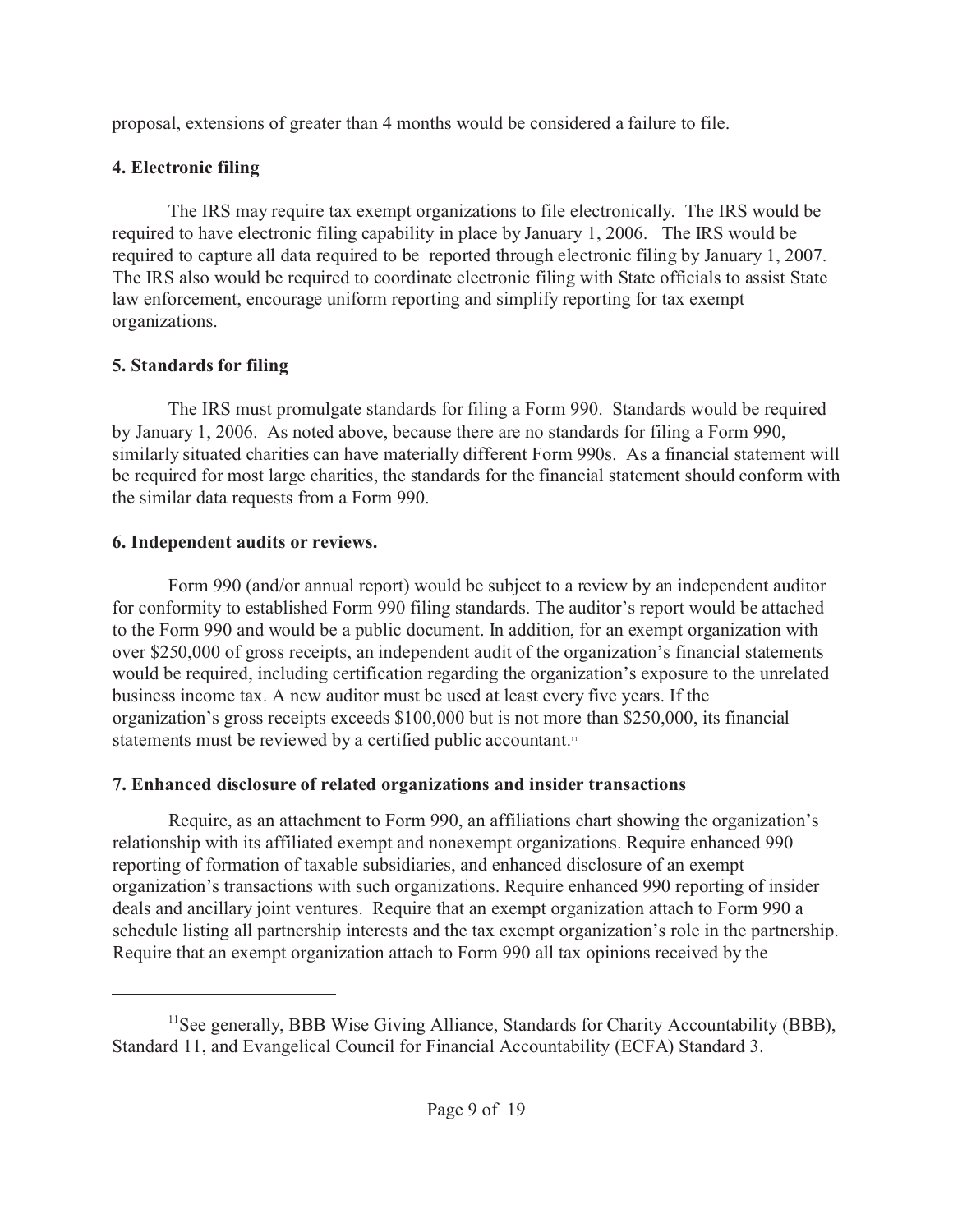organization involving agreements with insiders, and all conflicts of interest opinions.

### **8. Disclosure of performance goals, activities, and expenses in Form 990 and in financial statements**

Charitable organizations with over \$250,000 in gross receipts would be required to include in the Form 990 a detailed description of the organization's annual performance goals and measurements for meeting those goals (to be established by the Board of Directors) for the past year and goals for the coming year. The purpose of this requirement would be to assist donors to better determine an organization's accomplishments and goals in deciding whether to donate, and not as a point of review by the IRS.

Charitable organizations would be required to disclose material changes in activities, operations or structure. Charitable organizations would be required to accurately report the charity's expenses, including any joint cost allocations, in its financial statements and Form 990.<sup>12</sup> Exempt organizations would be required to report how often the Board of Directors met and how often the Board met, without the CEO (or equivalent) present.

### **9. Disclose investments of public charities**

Public charities would be required to make publicly available, upon request, the charities' investments. A somewhat similar, but more extensive requirement, is already placed on private foundations. Smaller public charities would not be required to provide such information.

# **F. Public Availability of Documents**

Public oversight is critical to ensuring that an exempt organization continues to operate in accordance with its tax exempt status. For charitable organizations, public oversight provides donors with vital information for determining which organizations have the programs and practices that will ensure that contributions will be spent as intended. Oversight is facilitated under present law by mandated public disclosure of information returns and applications for taxexempt status, but more can be done.

# **1. Disclosure of financial statements**

Exempt organizations would be required to disclose to the public the organization's financial statements.

# **2. Web-site disclosure**

<sup>&</sup>lt;sup>12</sup>See BBB, Standard 13.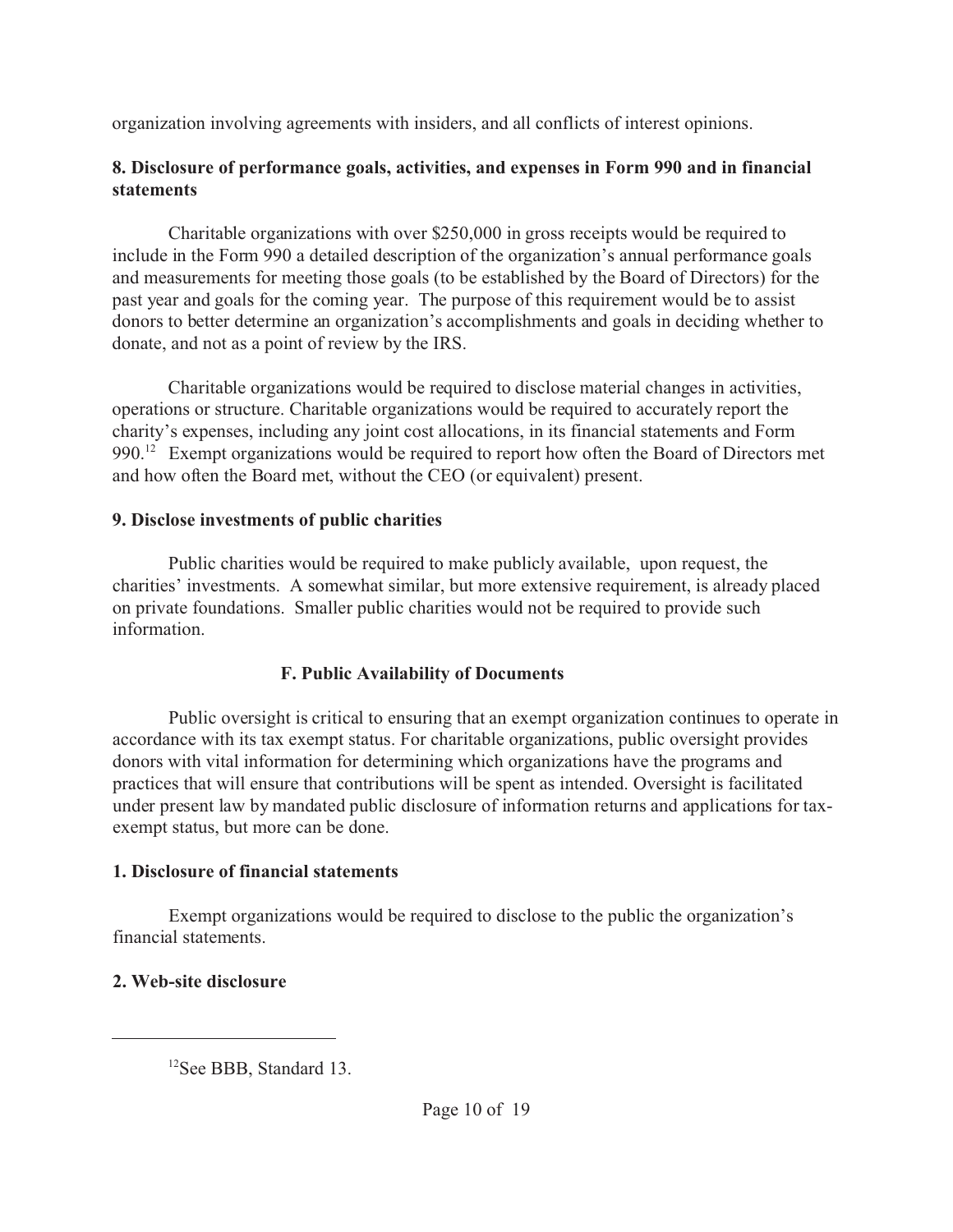Exempt organizations with a web-site would be required to post on such site any return that is required to be made public by present law, the organization's application for tax exemption, the organization's determination letter from the IRS, and the organization's financial statements for the five most recent years.

### **3. Publication of final determinations**

The results of audits of tax-exempt organizations and closing agreements with tax exempt organizations would be disclosed without redaction.13 Disclosure may be redact the organizations identity if the audit is initiated pursuant to a voluntary disclosure by the tax-exempt organization to the IRS.

# **4. Require public disclosure of Form 990-T and affiliated organization returns**

The Form 990-T is the tax return filed by exempt organizations with unrelated business taxable income. The form would be made public (with appropriate redactions, e.g., for trade secrets). In addition, the tax returns filed by affiliated organizations would be made public (perhaps as part of a revised Form 990-T).14

# 5. **Require public corporation filing of charitable giving return.**

Publicly-traded corporations would be required to file annually with the IRS a return showing all gifts over \$10,000 (in the aggregate) for which a charitable deduction is claimed by the corporation in the corporation's taxable year. Such return would be made publicly available.

# **G. Encourage Strong Governance and Best Practices for Exempt Organizations**

# **1. Board Duties**

<sup>&</sup>lt;sup>13</sup>This proposal follows a recommendation of the staff of the Joint Committee on Taxation. Joint Committee on Taxation, *Study of Present-Law Taxpayer Confidentiality an Disclosure Provisions – Volume II: Study of Disclosure Provisions Relating to Tax-Exempt Organizations* (January 28, 2000), p. 5-7 (noting that such information will be of benefit to the public in determining whether the organization is in compliance with the law and how the organization is using funds).

 $14$  This proposal follows a recommendation of the staff of the Joint Committee on Taxation. Joint Committee on Taxation, *Study of Present-Law Taxpayer Confidentiality an Disclosure Provisions – Volume II: Study of Disclosure Provisions Relating to Tax-Exempt Organizations* (January 28, 2000), p. 93.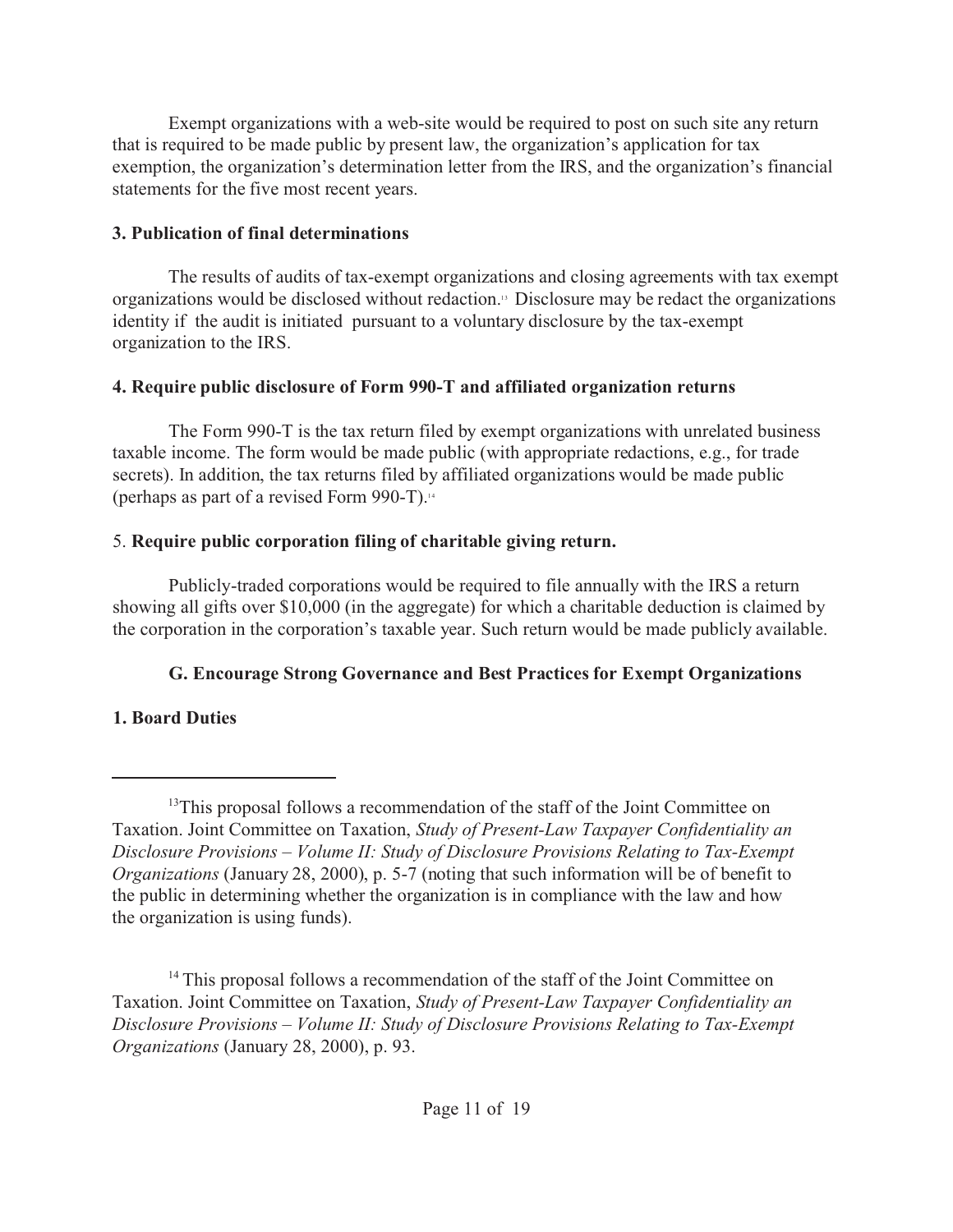A charitable organization shall be managed by its board of directors or trustees (in the case of a charitable trust).15 In performing duties, a Board member has to perform his or her duties in good faith; with the care an ordinarily prudent person in a like position would exercise under similar circumstances; and in a manner the director reasonably believes to be in the best interests of the mission, goals, and purposes of the corporation. An individual who has special skills or expertise has a duty to use such skills or expertise. Federal liability for breach of these duties would be established.

Any compensation consultant to the charity must be hired by and report to the board, and must be independent. Compensation for all management positions must be approved annually and in advance unless there is no change in compensation other than an inflation adjustment. Compensation arrangements must be explained and justified and publicly disclosed (with such explanation) in a manner that can be understood by an individual with a basic business background. -

 The Board must establish basic organizational and management policies and procedures of organization and review any proposed deviations. -

 The Board must establish, review, and approve program objectives and performance measures and, review and approve significant transactions. -

 The Board must review and approve the auditing and accounting principles and practices used in preparing the organization's financial statements and must retain and replace the organization's independent auditor. An independent auditor must be hired by the Board and each such auditor may be retained only five years.

 The Board must review and approve the organization's budget and financial objectives as well Inc Doard must review and approve the organization's budget and<br>as significant investments, joint ventures, and business transactions.

 The Board must oversee the conduct of the corporation's business and evaluate whether the business is being properly managed. -

 The Board must establish a conflicts of interest policy (which would be required to be disclosed with the 990), and require a summary of conflicts determinations made during the 990 reporting year. -

 The Board must establish and oversee a compliance program to address regulatory and liability concerns.

<sup>&</sup>lt;sup>15</sup>The duties of a board that are described in this paper would also be the duties of a trustee for a charitable trust.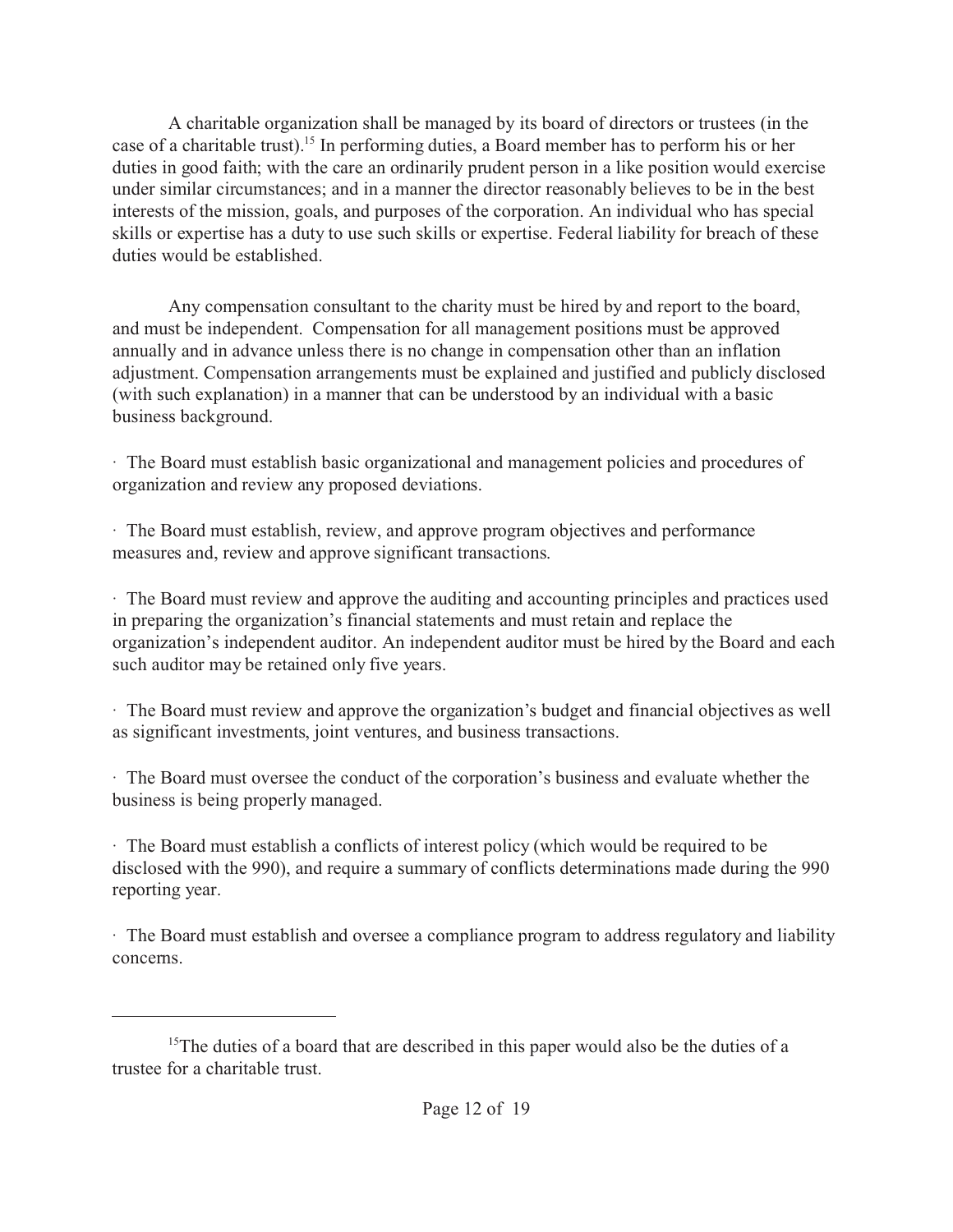The Board must establish procedures to address complaints and prevent retaliation against whistleblowers.<sup>16</sup>

All of these requirements must be confirmed on the Form 990. Relaxation of certain of these rules might be appropriate for smaller tax exempt organizations.

### **2. Board Composition**

Board shall be comprised of no less than three members and no greater than fifteen. No more than one member may be directly or indirectly compensated by the organization. Compensated members may not serve as the board's chair or treasurer.<sup>17</sup> For public charities, at least one board member or one-fifth of the Board must be independent. A higher number of independent board members might be required in limited cases. An independent member would be defined as free of any relationship with the corporation or its management that may impair or appear to impair the director's ability to make independent judgments.

## **3. Board/Officer Removal**

Prohibition on services. Any individual that is not permitted to serve on the board of a publicly traded company due to Federal, State (or exchange) law may not serve on the board of an exempt organization. Any individual that has been criminally convicted of a Federal or State charge of fraud, or similar offense, may not serve on the board or as an officer of an exempt organization for 5 years after the conviction. Any individual who has been convicted of a crime under the laws enforced by the Federal Trade Commission, U.S. Postal Service or State Attorney General for actions related to service as an officer or director of a tax exempt organization (or the crime arose from an organization that falsely presented itself as a tax exempt organization) may not serve as an officer/director for a tax exempt organization for 5 years. An organization or its officers/members that knowingly retained a person who is not so permitted to serve such organization would be subject to penalty.18

IRS Authority. The IRS would have the authority to require the removal of any board

16See *The Sarbanes-Oxley Act and Implications for Nonprofit Organizations*, BoardSource and Independent Sector (2003)(useful discussion of provisions of whistleblower protections and other provisions of Sarbanes-Oxley and nonprofit organizations).

<sup>17</sup>See generally, BBB Standard 4, ECFA Standard 2.

18See generally *Wrongdoing by Officers and Directors of Charities: A Survey of Press Reports 1995-2002,* Fremont-Smith and Kosaras, 42 Exempt Organization Tax Review 25 (2003) (noting the number of repeat offenders in the survey) and *Where the Law Ends: the Social Control of Corporate Behavior*, C. Stone, 148-189 (1975) (advantages of suspension in corporate world).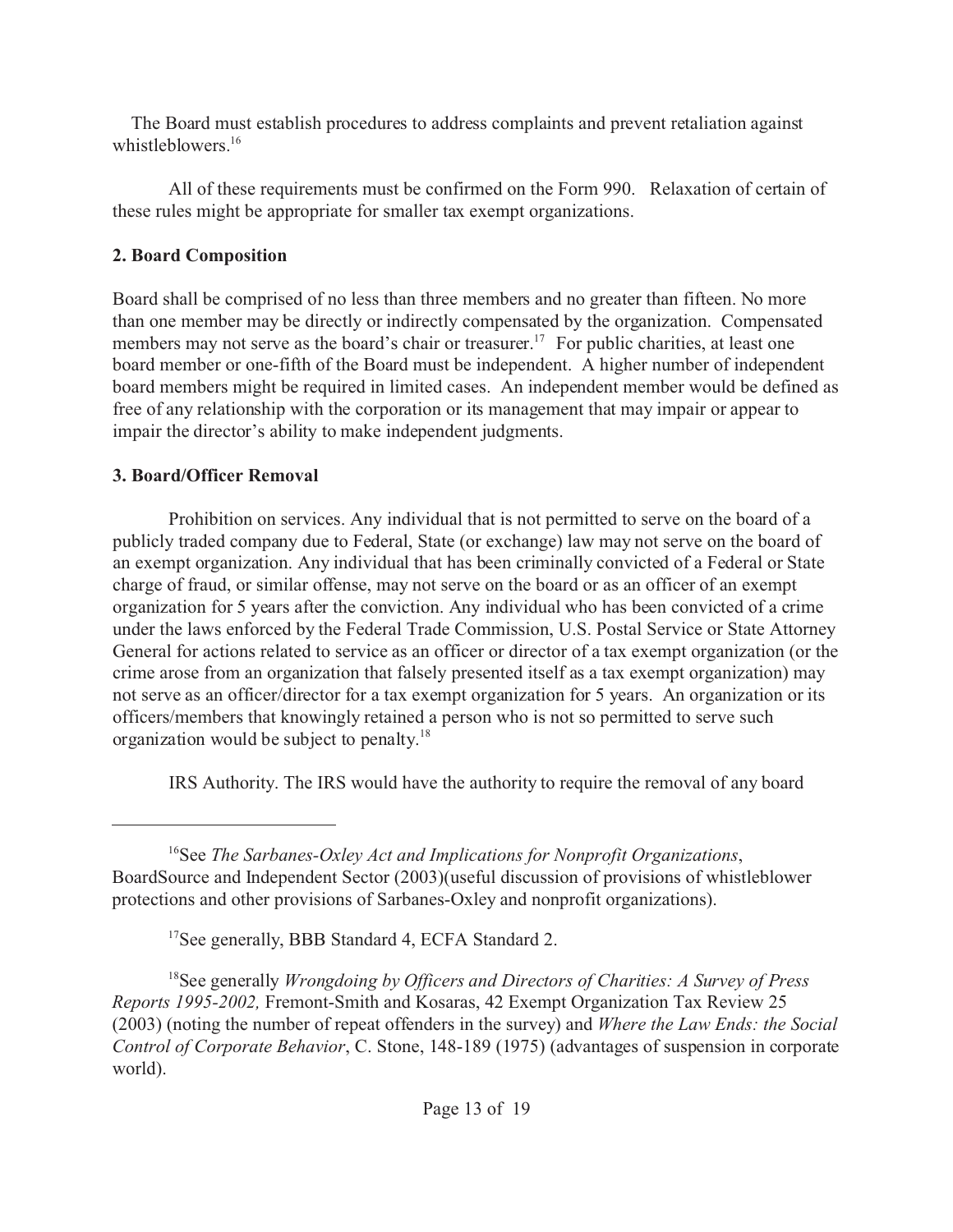member, officer, or employee of an exempt organization who has been found to have violated self-dealing rules, conflicts of interest, excess benefit transaction rules, private inurement rules, or charitable solicitation laws. The IRS may require that such individual may not serve on any other exempt organization for a period of years. An organization that knowingly retained a person who is not so permitted to serve would lose tax exempt status or be subject to a lesser penalty.

#### **4. Government encouragement of best practices.**

Grant-Making and Contracts. In determining the recipients of Federal government grants and contracts to tax exempt organizations, the responsible Federal government agency issuing the grant or contract would be required to give favorable consideration to organizations that are accredited by IRS designated entities that establish best practices for tax exempt organizations. The IRS would annually determine those organizations, with a preference for organizations that perform an independent review of accredited organizations and that audit applications for accreditation.19

Combined Federal Campaign. The IRS, in consultation with OPM, will establish best practices/governance requirements/accreditation for charities participating in the Combined Federal Campaign (CFC). The IRS will ensure that the best practices/governance requirements for the CFC are uniform nationwide in order to encourage charities to participate in the CFC.

### **5. Accreditation.**

There would be an authorization of \$10 million to the IRS to support accreditation of charities nationwide, in States, as well as accreditation of charities of particular classes (e.g. private foundations, land conservation groups, etc.). The IRS can initiate its own accreditation efforts as well as solicit requests. Priority would be given to proposals with matching dollars. The IRS would have the authority to contract with tax exempt organizations that would create and manage an accreditation program to establish best practices and give accreditation to members that meet best practices and review organizations on an ongoing basis for compliance. Such organizations could require dues by members to meet costs; and contract authority to review member information and take corrective action. The IRS would have the authority to base charitable status or authority of a charity to accept charitable donations on whether an organization is accredited.20 The proposal should encourage accreditation that is already taking

<sup>&</sup>lt;sup>19</sup>Compare with the Administration's proposed Millennium Challenge Account (MCA) which uses independent ratings (ex. Freedom House for Civil Liberties) for determining countries that will receive support. Treasury Under Secretary John Taylor Testimony before the Senate Committee on Foreign Relations, March 4, 2003 (www.treas.gov/press/release/js80.htm).

<sup>20</sup>See *Nonprofit Compensation and the Market*, Frumkin and Andre-Clark, 21 Hawaii L. Rev. 425, 476 (Winter 1999)(general discussion about accreditation).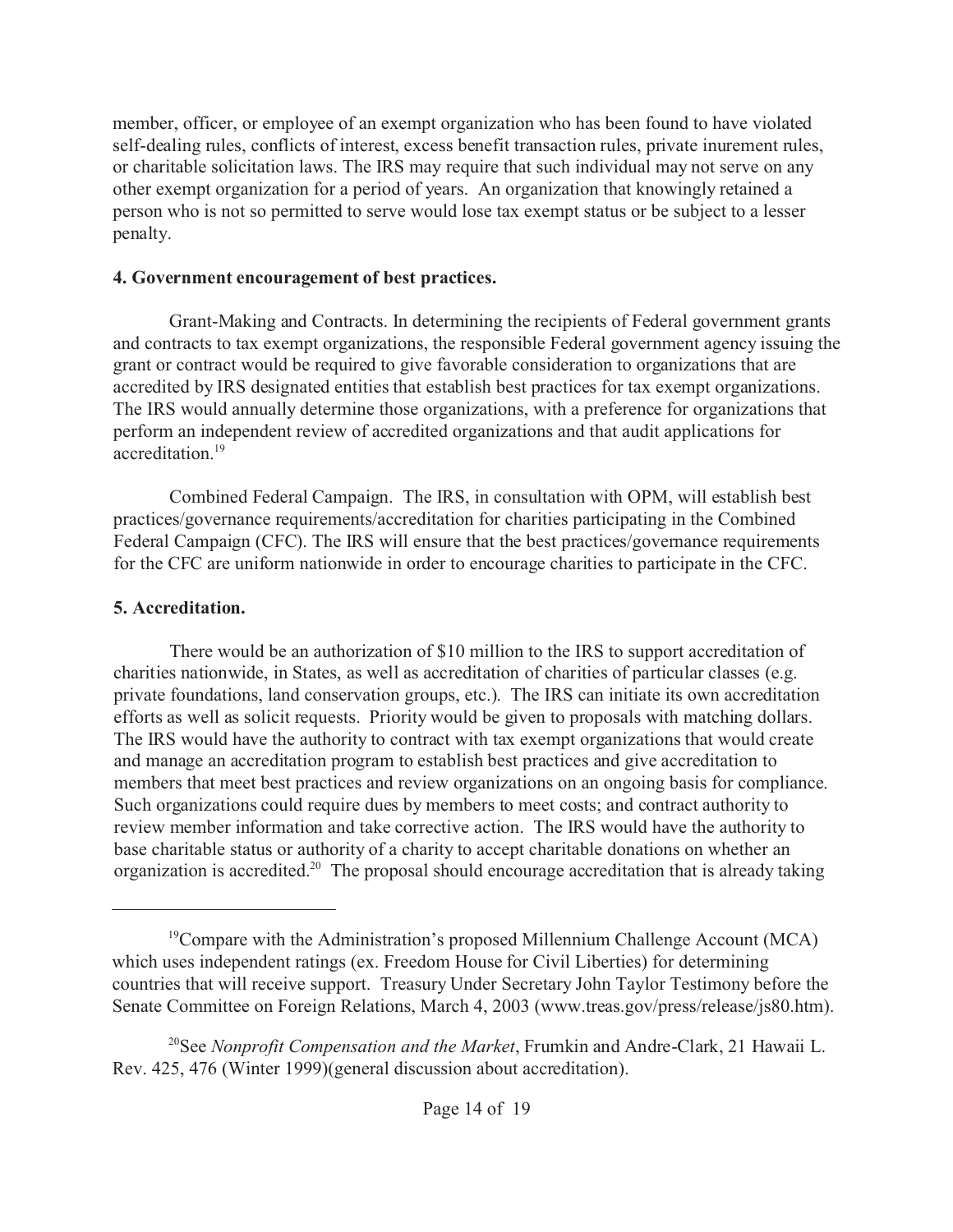place at the state level (e.g. Maryland, Ohio, Pennsylvania, Georgia and Louisiana) or in particular classes (nonprofit hospitals, zoos and universities already subject to accreditation).<sup>21</sup>

### **6. Establish prudent investor rules**

A prudent investor rule would apply to the investment activities of charitable organizations. Many States apply a prudent investor standard to non-profit entities incorporated in the State; such State standards would inform the development of a Federal standard.<sup>22</sup>

# **H. Funding of Exempt Organizations and for State Enforcement and Education**

In 1969, Congress determined that nonoperating private foundations should pay a tax on net investment income and that the proceeds of such tax should be used to fund the Exempt Organizations function within the IRS. Although the tax has been collected since 1969, the funds raised from the tax were not appropriated to Exempt Organizations and, in 1998, the authorization for making such appropriation was repealed from the Internal Revenue Code. Under the proposal, the authorization for appropriation of up to \$200 million of revenue from the tax on the net investment income of private foundations would be reinstated. Alternatively, a filing fee would be imposed on organizations that file the Form 990 (or 990-EZ, or 990-PF) and retained by Exempt Organizations. The amount of the fee would be determined based on an organization's gross receipts or assets. Proceeds from the fee (or appropriation) would be used organization s gross receipts or asset

 State Enforcement-- Funding of \$25 million to States for exempt organization oversight and enforcement pursuant to a formula of \$100,000 for each State with matching federal dollars for each new dollar in State spending.

 Funding of \$25 million for nonprofit exempt organizations that educate other tax exempt organizations on best practices and inform the public of charities that are engaged in best practices; such funds would be provided to State organizations as well as national organizations to ensure an education presence in each state; a priority would be given to organizations that assist small charities in meeting proper standards and accreditation.

 Five year review of the exempt status of charitable organizations (see above), foundation classifications of charitable organizations, and exempt status of all other tax exempt groups. -

Funding of \$10 million for accreditation (see above).

21See Standards for Excellence Institute (www.standards forexcellenceinstitute.org)(discussion of accreditation efforts in states).

<sup>22</sup>See Fremont-Smith at 454 (pressing need for adoption of the Modern Prudent Investor rule as the standard for compliance).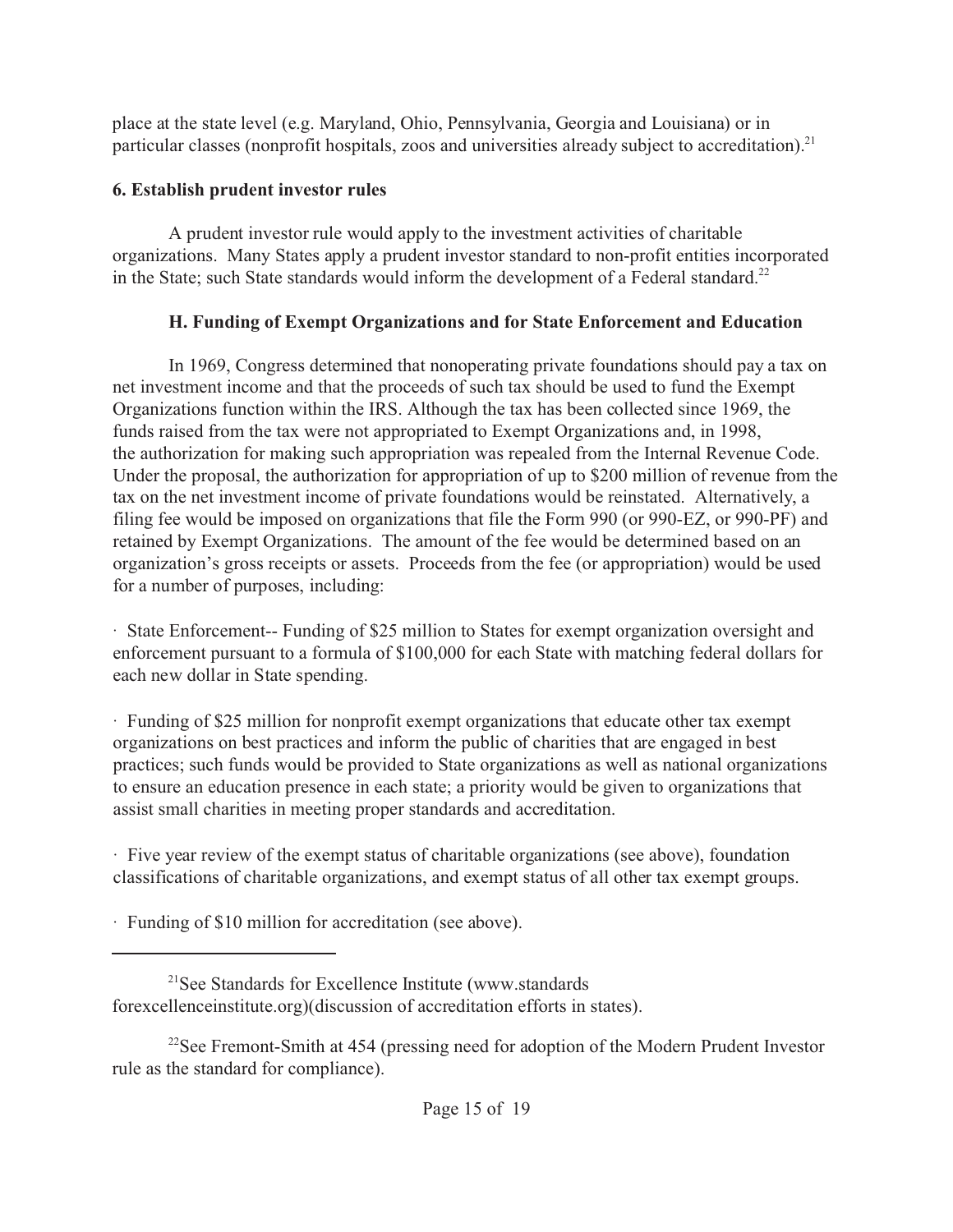Funding of \$5 million to facilitate public access and review of Form 990s and other I did g of 35 million to facturate public as

 Establish Exempt Organization Hotline for reporting abuses by charities and complaints by donors and beneficiaries. -

 Information sharing with State Attorneys General, the Federal Trade Commission, and the U.S. Postal Service for enforcement purposes, including referrals by the IRS and an annual report to Congress by the General Accounting Office of the results of such referrals (as well as referrals from the FTC, USPS, and State AG's to the IRS).

## **I. Tax Court Equity Authorities, Private Relator and Valuation**

### **1. Tax Court Equity Authorities**

The US Tax Court would be invested with 1) equity powers (including, but not limited to, power to rescind transactions, surcharge trustees and order accountings) to remedy any detriment to a philanthropic organization resulting from any violation of the substantive rules, and 2) equity powers (including, but not limited to, power to substitute trustees, divest assets, enjoin activities and appoint receivers) to ensure that the organization's assets are preserved for philanthropic purposes and that violations of the substantive rules will not occur in the future. In the event that appropriate State authorities institute action against a philanthropic organization or individuals based upon acts which constitute a violation of substantive rules of law applicable to such organization, the US Tax Court before whom the federal civil action is instituted or is pending would be required to defer action on any equitable relief for protection of the organization or preservation of its assets for its philanthropic purposes until conclusion of the State court action. At the conclusion of the State court action, the Tax Court could consider the State action adequate or provide further equitable relief, consistent with the State action, as the case warrants. However, no action by a State court would defer or abate the imposition of the initial Federal excise taxes for the violations.<sup>23</sup>

a. The IRS or a director/board member may seek the removal of any director/board member or officer by the Tax Court. The Tax Court may remove the director or officer if the court finds that 1) the director or officer engaged in fraudulent or dishonest conduct, or gross abuse of authority or discretion with respect to the corporation or 2) has failed to perform his or her duties in good faith; with the care an ordinarily prudent person in a like position would exercise under similar circumstances; and in a manner the director/officer reasonably believes to

<sup>23</sup>See *A Taxing Time for the Bishop Estate: What is the IRS Role in Charity Governance?*  Brody, 21 Hawaii L. Rev. 537, 568 (Winter 1999) (discussion of 1977 Treasury Department proposed equity powers).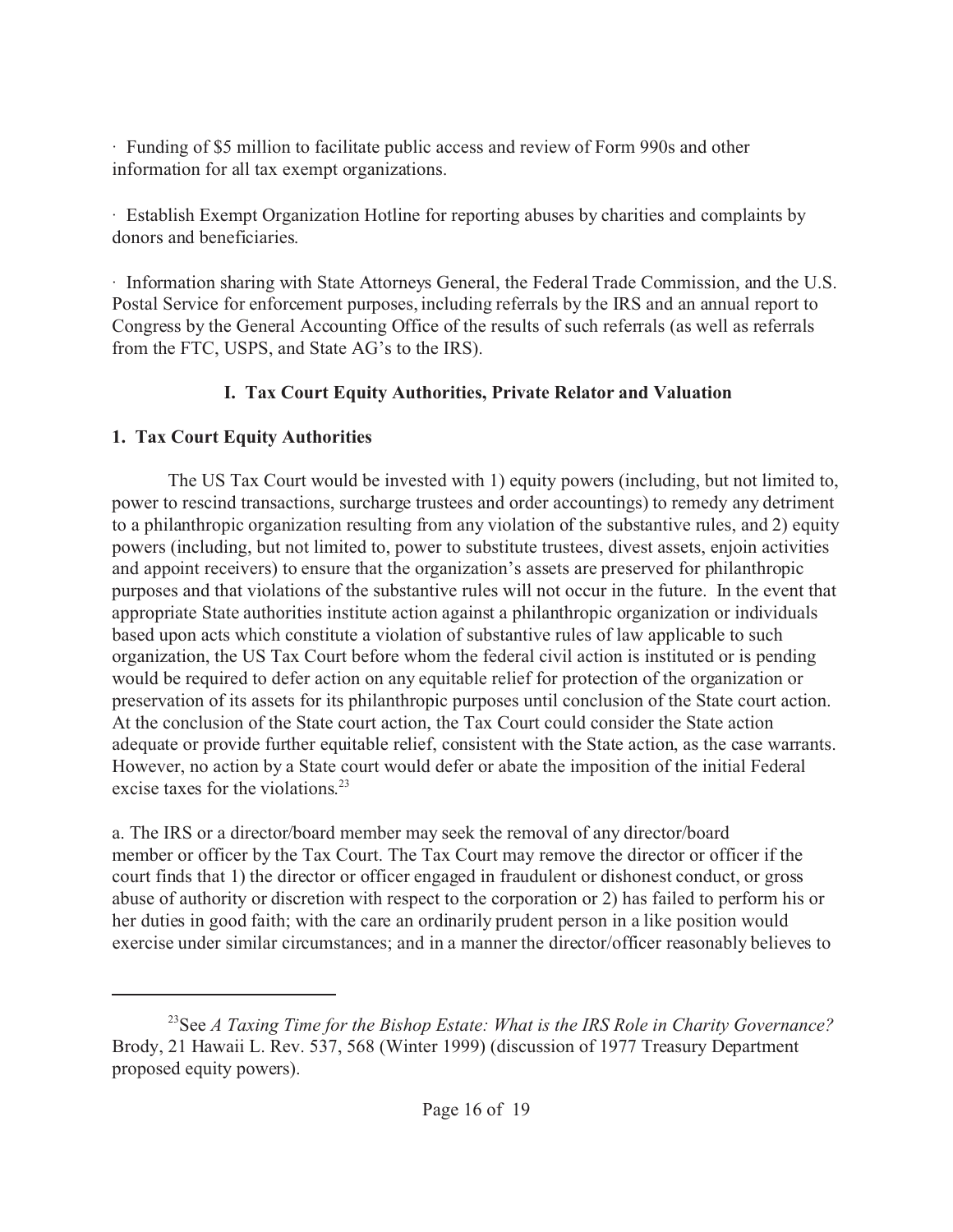be in the best interests of the goals and purpose of the corporation. The court must find that removal is in the best interest of meeting the goals and purpose of the corporation. The court may bar the director or officer from serving on the board in any capacity, or any board for a period prescribed by the court.

## **2. Private Action - Directors.**

Any director/trustee (at the time of bringing the proceeding) may bring a proceeding. A complaint in a proceeding brought in the right of a corporation (or trust) must be verified and alleged with particularity the demand made, if any, to obtain action by the directors and state either why the complainants could not obtain the action or why they did not make the demand. If a demand for action was made and the corporation's investigation of the demand is in progress when the proceeding is filed, the court may stay the suit until the investigation is completed.

On the termination of the proceeding the court may require the complainants to pay any defendant's reasonable expenses (including counsel fees) incurred in defending the suit if it finds that the proceeding was commenced frivolously or in bad faith.

If the proceeding on behalf of the corporation results in the corporation taking some action requested by the complainants or otherwise was successful, in whole or in part, or if anything was received by the complainants as the result of a judgment, compromise or settlement of an action or claim, the court may award the complainants reasonable expenses (including counsel fees).<sup>24</sup>

# **3. Private Relator Action - Individual**.

Any individual may submit a complaint regarding a charity to the IRS for review. The individual will pay a \$250 filing fee and \$10,000 fine for frivolous filing. A complaint in a proceeding brought in the right of a corporation/trust must be verified by the IRS and allege with particularity the demand made, if any, to obtain action by the directors and state either why the complainants could not obtain the action or why they did not make the demand. If a demand for action was made and the corporations' investigation of the demand is in progress when the proceeding is filed, the court or IRS may stay the suit until the investigation is completed. At all times the IRS will retain control of the suit. In addition, the IRS must refer the suit to the relevant state official prior to taking action. The state official has up to thirty days to stay the suit.

On the termination of the proceeding the court may require the complainants to pay any defendant's reasonable expenses (including counsel fees) incurred in defending the suit if it finds

 $^{24}$ See generally Cal Corp Code Section 5142 (allowing, inter alia, officers and directors to bring an action against a charitable trust) as well as the Revised Model Nonprofit Corporation Act (1987) Section 6.30 Derivative Suits (allowing directors and members to bring derivative suits).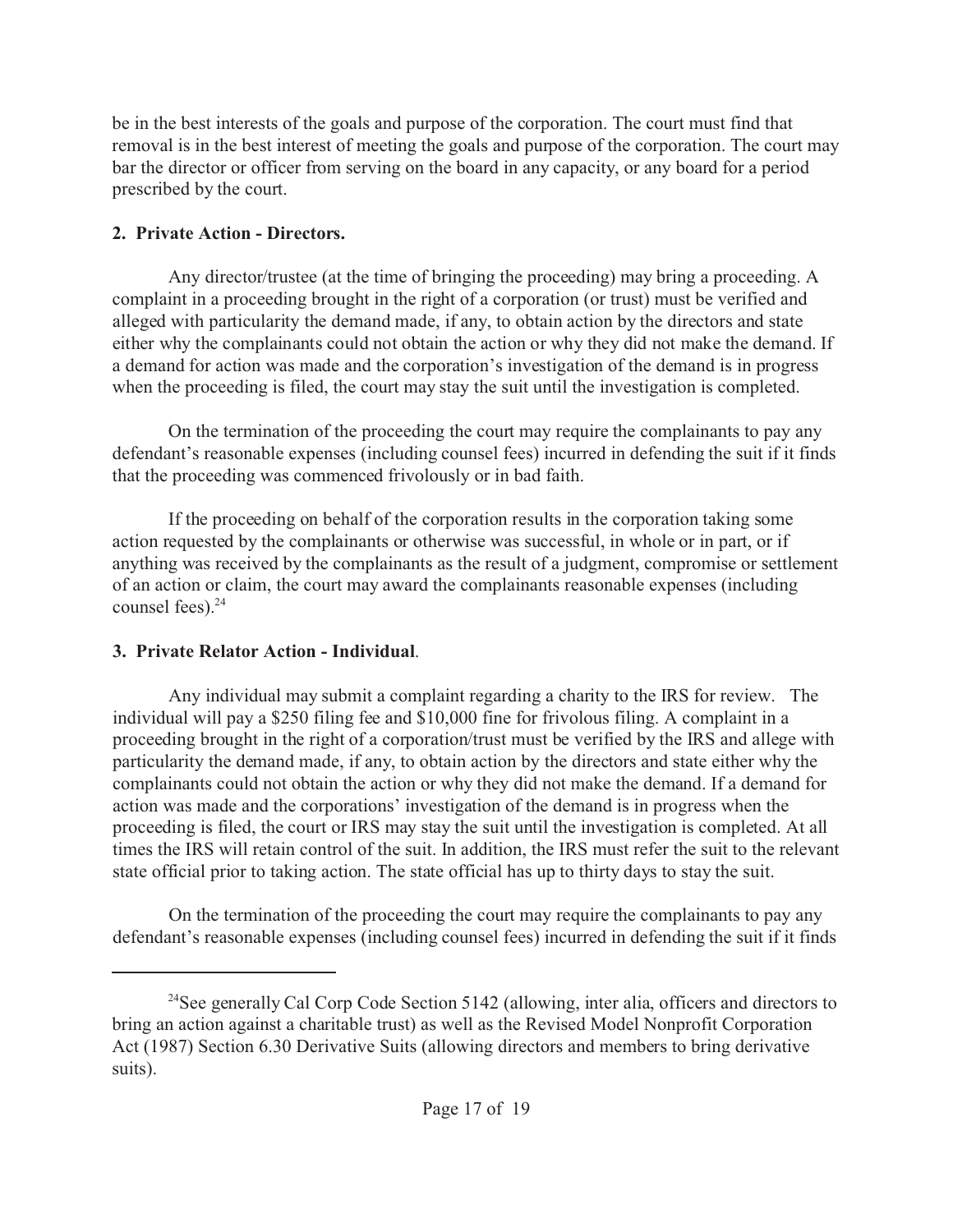that the proceeding was commenced frivolously or in bad faith.

If the proceeding on behalf of the corporation results in the corporation taking some action requested by the complainants or otherwise was successful, in whole or in part, or if anything was received by the complainants as the result of a judgment, compromise or settlement of an action or claim, the court may award the complainants reasonable expenses (including counsel fees).<sup>25</sup>

### **4. Valuation Resolution**.

To assist in resolving Federal tax valuation disputes, a mandatory baseball arbitration procedure is proposed. The arbitration method known as "baseball arbitration" (sometimes referred to as final offer arbitration) involves each party in a proceeding submitting a number to the arbitrator, and providing that number to the other party, on the understanding that following a hearing, the arbitrator will select one of the parties' numbers to resolve the dispute. In a baseball player contract arbitration proceeding, the arbitrator is limited to selecting only one of the two figures submitted by the player and the owner.

For purposes of determining the value of property contributed to a charity (other than cash or publicly traded securities) to determine any Federal tax liability, the taxpayer and the IRS would be bound by baseball arbitration principles specifically adapted to the tax administration process.

Under the proposal, the taxpayer becomes bound by the taxpayer's valuation used in the tax return, at the time the taxpayer is notified that the return has been selected by the IRS for examination. Prior to that time, the taxpayer may amend the return to modify the valuation taken in the return. The IRS is required to make a valuation determination at the examination stage, and becomes bound by its valuation position once it issues to the taxpayer the proposed notice of audit adjustment. During the examination stage of the proceeding, the IRS is free to negotiate with the taxpayer to reach a valuation agreement at any time up to the IRS issuing the notice of proposed audit adjustment.

<sup>25</sup>See generally, *Regulating the Management of Charities: Trust Law, Corporate Law, and Tax Law*, Gary, 21 Hawaii L. Rev. 593, 624 - 627, 647 (Winter 1999), *Unsettled Standing: Who (Else) Should Enforce the Duties of Charitable Fiduciaries?*, Atkinson, 23 Iowa J. Corp. L. 655, 684 - 85 and n. 146 (Summer, 1998) (general discussion about benefits – and concerns – of granting standing to members and relators) and Fremont-Smith at 449 ("The best solution is to have an active and interested attorney general who will take action to correct abuses. There is also precedent for allowing him to let individuals bring suit in his name if he believes there is merit to the action but is disinclined to do so himself."). Also see Fla. Stat. 617.2003 (allowing an individual to have the government initiate suit if the individual provides prima facie evidence to sustain charge and sufficient money to cover court costs and expenses).